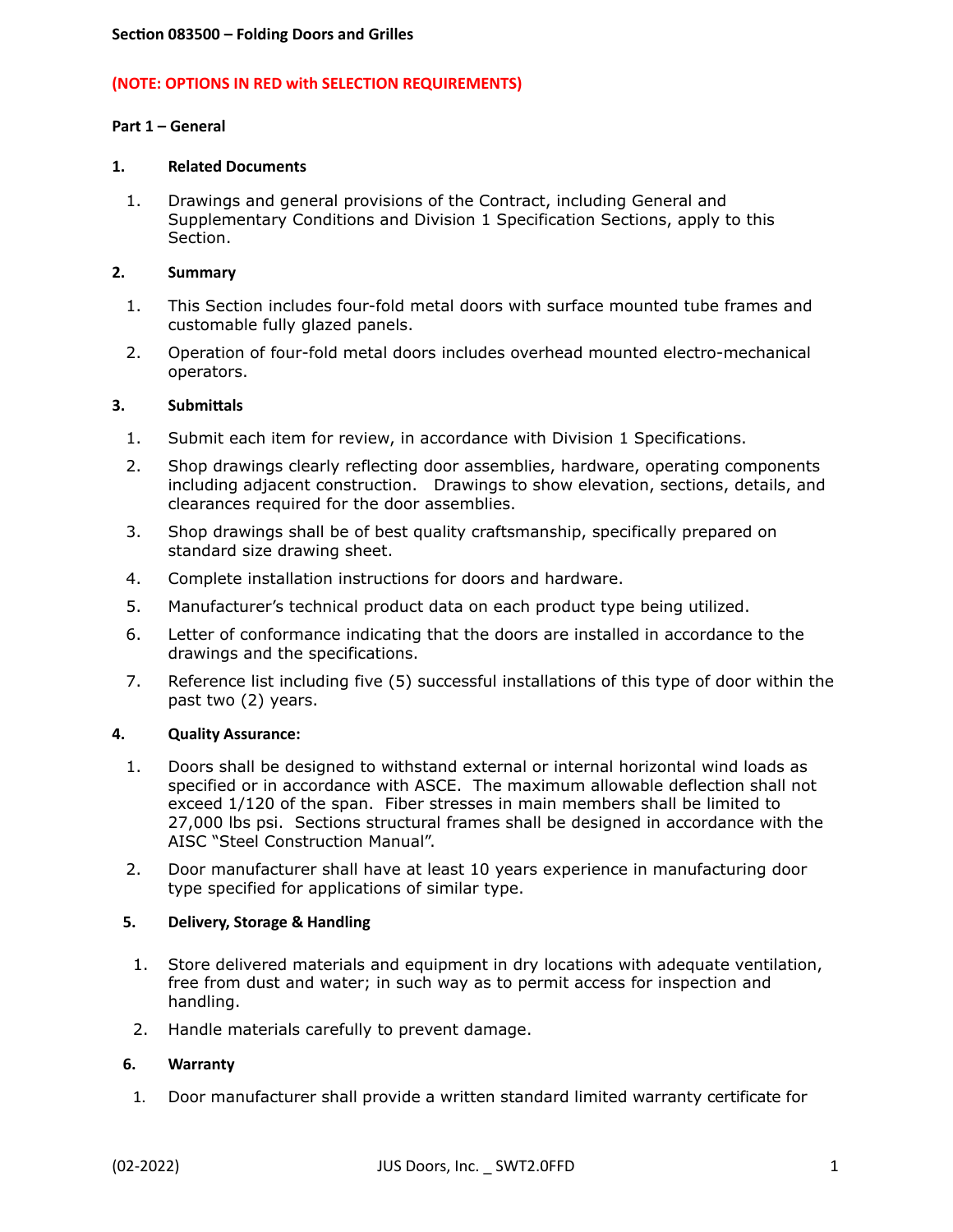material and workmanship.

## **PART 2 - PRODUCTS**

### **1. Manufacturer**

- 1. Manufacturer: Four-Fold Industrial Metal Door manufactured by JUS Doors, Inc., 3714 Alliance Dr, Ste. 305 PO Box 16639; Greensboro, NC 27416 (888.510.5331 / www.jusdoors.us).
- 2. Product: SWIFT 2.0 Electrically Operated Four-Fold Door. Model: (Select One: SWT2.0SGE / Standard Glazing, SWT2.0FGE / Full Glazing, SWT2.0SE / Solid)
- 3. Product: SWIFT 2.0 Manual Operated Four-Fold Door. Model: (Select One: SWT2.0SGM / Standard Glazing, SWT2.0FGM / Full Glazing, SWT2.0SM / Solid)

## **2. Materials**

- 1. Steel Tube: ASTM A513 and ASTM A500/A500M
- 2. Steel Sheets: Steel sheets of commercial quality, complying with ASTM A1011/ A1011M hot-rolled steel sheet.
- 3. Hardware: Manufacturer's standard components.
- 4. Fasteners: Zinc-coated steel.

## **3. Four-Fold Doors**

- 1. Sections: The door section frames shall be constructed from 3-inch thick tubular steel of minimum 11 ga thick wall, the frames shall be covered on both faces with 14 gauge thick formed steel sheets. Sections shall be true to dimensions and square in both planes. All exposed welds shall be ground smooth and flush and no section shall be bowed, warped, or out of line, in the vertical or horizontal plane of the door opening by more than 1/8 inch in 20 feet. Sections shall be pre-drilled for assembling the hardware in the field
- 2. Insulation (Option for SWT2.0SGE or SWT2.0SE): Internal chambers of solid sections shall be pressure injected with CFC-free polyurethane closed cell foam.
- 3. Surrounding Frame: The surrounding frame shall include jambs and lintel fabricated from 6" x 3" structural tubular steel. The frames shall be factory prepared to receive the jamb hinges and hardware

## **2.4 Glazing/Paneling**

- 1. Raised Panels (Option for SWT2.0FGE): Raised panels shall be installed with silicone base gaskets retained on the interior with extruded clear anodized aluminum retainers snapped over concealed retained clips. Visible fasteners on the door face are not acceptable.
- 2. Solid Panels (Option for SWT2.0SE): Internal chambers of solid sections shall be pressure injected with CFC-free polyurethane foam.
- 3. Vision Panels (Option for SWT2.0SGE): Sections shall receive visions panels in shape and location indicated on the architectural drawings. The vision panels shall be made from of two (2)  $\frac{1}{4}$ " clear-tempered glass with  $\frac{1}{2}$ " air space providing 1" over all thickness.

## **5. Hardware:**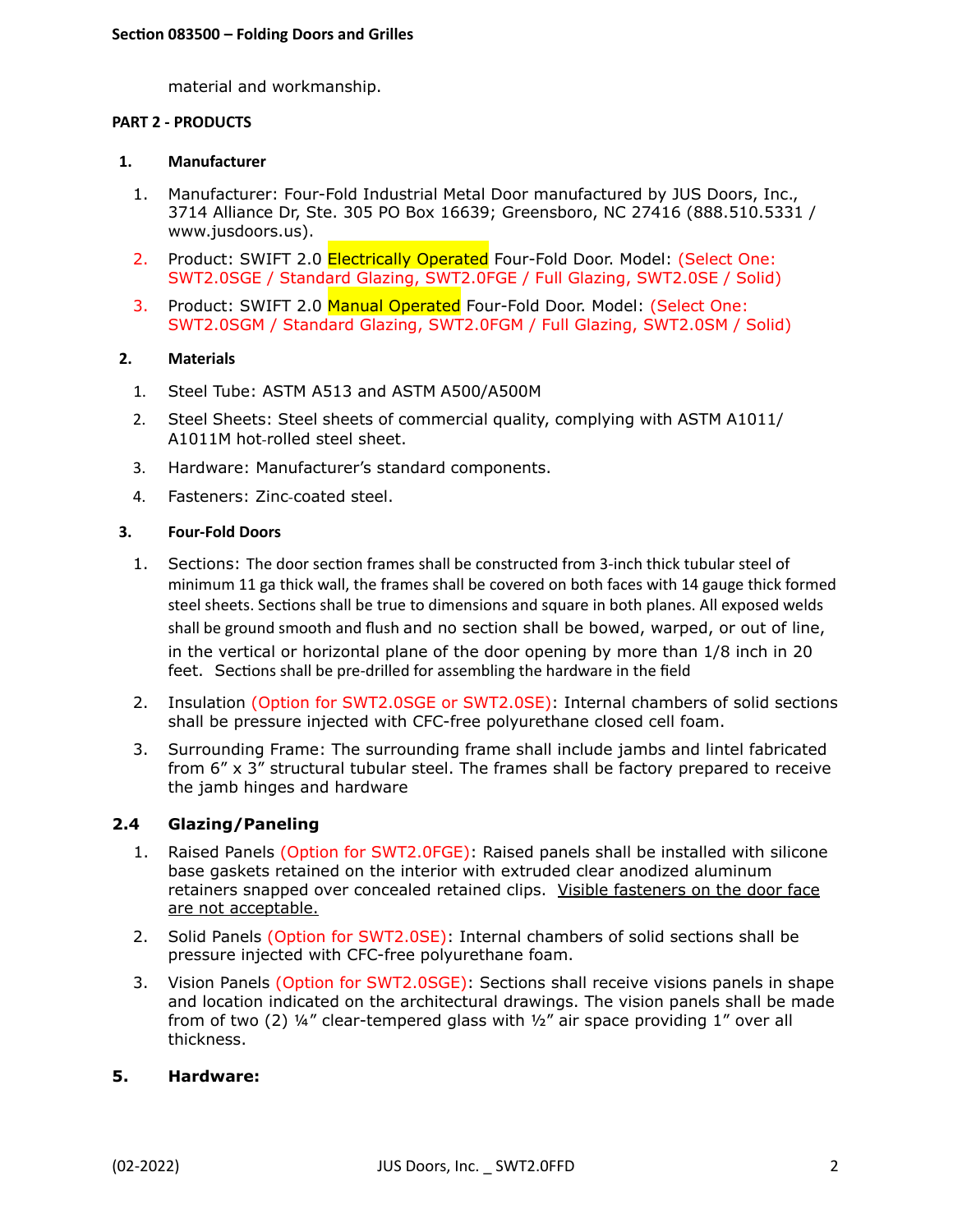## **Section 083500 – Folding Doors and Grilles**

- 1. Hardware: Hardware shall include guides, brackets, trolleys, end and center hinges, and necessary fasteners for complete installation and operation. All brackets shall be manufactured from steel not less than 1/4" thick and shall be bolted to the wall structure with minimum 3/8" fasteners.
- 2. Door Track/Guides: The top guides shall be manufactured from heavy-gauge steel designed to support the leading sections for full travel.
- 3. Guide Trolleys: Heavy-duty made from aluminum and have three wheels complete with ball bearings.
- 4. Jamb Hinges: Heavy-duty type, incorporating the radial and thrust bearings designed to transmit the forces to the opening frame. The hinges shall be adjustable and to have removable pins for servicing.
- 5. Intermediate Hinges: Black powder coated, made from aluminum, have dual shear pin complete with radial and thrust bearings. The hinges shall be of adjustable design to allow uniform gap and effective seal between sections.
- 6. Weather seal: Material shall be adjustable and readily replaceable and provide a substantially weather-tight installation. Weather seal at center shall be 1/16" cloth inserted neoprene and include no exposed fasteners on the exterior face of the panel. Weather seal at sill shall include two 1/16" cloth inserted neoprene sweeps with an aluminum retainer.

Provide jamb and head weather seal of 1/16" cloth-inserted neoprene bulb (or closed cell neoprene

## **2.6 Finish:**

- 1. Factory Applied Polyurethane Industrial Finish: After fabrication, all exposed steel shall be finished with manufacturers standard factory applied epoxy primer and polyurethane finish coat. Color as selected by Architect from manufacturers range including but not limited to the RALK7 Index or Sherwin Williams Indexes. All hardware to be standard black finish.
- 2. Factory Applied Powder Coat (Option): After fabrication, all exposed steel shall be powder-coated to match color from RALK7 Index standard solid color chart. All hardware to be standard black finish.

## **7. Operator**

1. Four-Fold door shall be operated by an overhead mounted electro-mechanical drive unit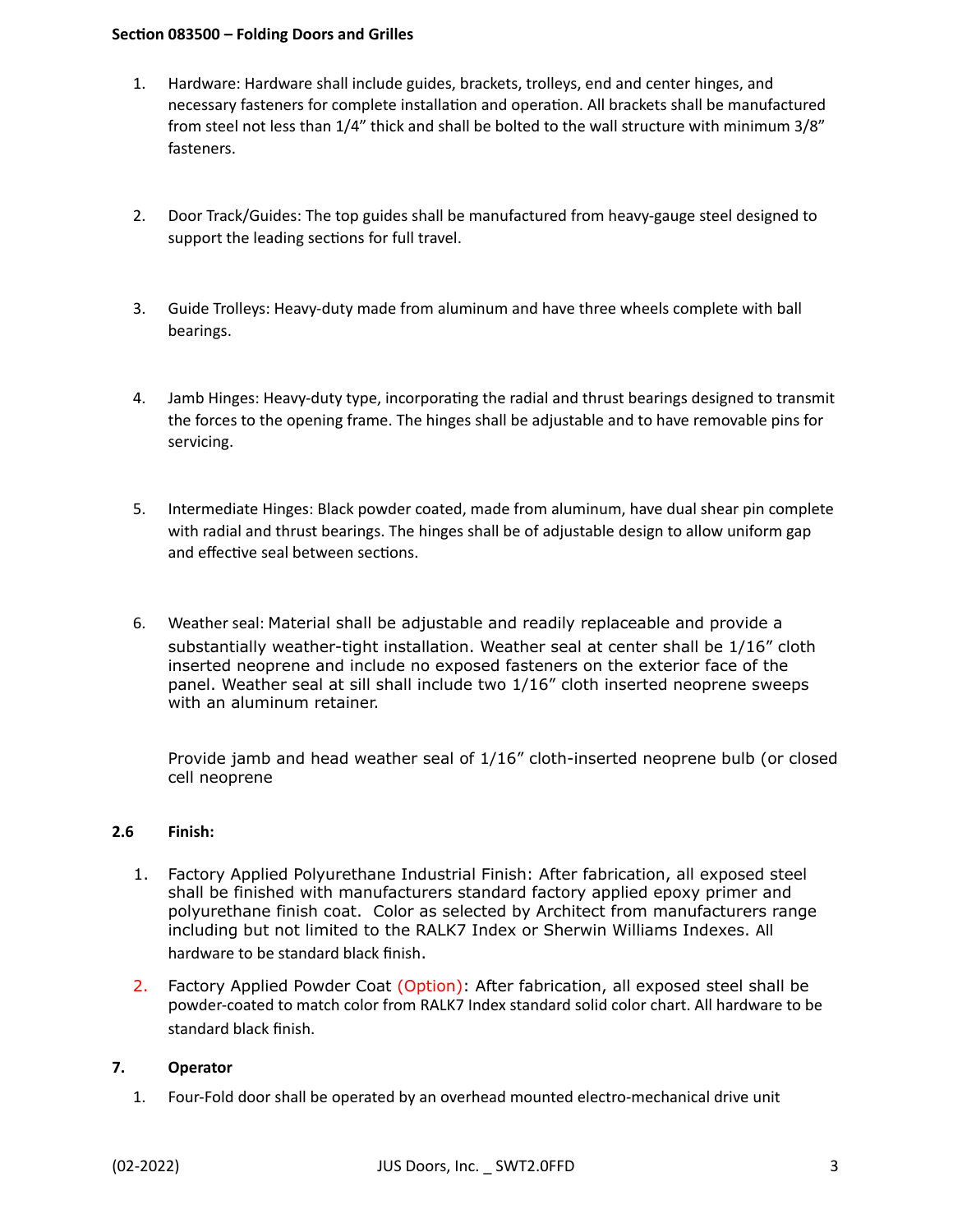designed for high cycle operation consisting of an electric motor with built-on frequency invertor coupled to worm gear reducer with integrated slipping clutch driving second stage worm gear reducer coupled to the torque arm, release mechanism for manual operation and limit switches.

- 2. Electro-mechanical drive complete shall be located in the middle above the opening. Power from the torque arm to the jamb sections shall be transmitted through linkage and heavyduty push rods, all pivot joints shall have permanently lubricated thrust and radial bushings. Mechanism for manual operation shall be designed so that both sides to move simultaneously and the electric operation can be engaged or disengaged at any position and that limits shall remain synchronized with door position. Mechanism with two manual disconnects, without electrical interlock and that requires each side to move separately or does not allow manual/electrical operation from any position is not acceptable. Pulley and belt type drive mechanism is not acceptable.
- 3. The drive mechanism shall be capable of operating each side at a speed of 12" per second, for a combined speed of 24" per second. The operator shall have electrically interlocked emergency disconnect lever designed to disconnect both sides from floor level.
- 4. The controls shall be of inverter type with variable frequency drive and shall be housed in a NEMA 4 type control panel with disconnect switch. The electric operator and controls shall be UL listed. The operators shall be prewired and tested at the factory. Momentary type OPEN-CLOSE-STOP push buttons shall be located on the control panel.
- 5. Electric operator shall be sized to operate doors at 75 percent capacity under normal operating conditions.

## **8. Controls & Safety Devices**

- 1. Controls shall include a programmable logic controller with digital message display or LED indicators. Controller shall include programmable close timers and programmable inputs/ outputs.
- 2. Motor shall be controlled by frequency converter with overload and under voltage protection. Motor shall have integrated brake system. All control components shall be enclosed in motor housing unit with wiring diagram placed on inside panel.
- 3. Electric Controls: Controls shall be furnished by the door manufacturer and shall be complete for each door, built in accordance with the latest NEMA standards. **Incoming electrical shall be (Choose One): 120VAC single phase, 208VAC single phase, 208/230VAC 3-phase, 480VAC 3 phase.**
- 4. Control Panel: Enclosure shall be NEMA 4 with disconnect switch.
- 5. Push buttons: Momentary pressure type three push buttons to OPEN, CLOSE and STOP the door shall be mounted on the control panel cover.
- 6. Remote Push Button Station: (Option) Wall mountable NEMA 4, 3 buttons bush button station to OPEN, CLOSE and STOP the door.
- 7. Keypad Entry: (Option) Single-Entry Multi-Function Access Controller with Integrated Keypad And Card Reader in Vandal-Resistant Metal Enclosure with a Sealed, Weatherproof Keypad.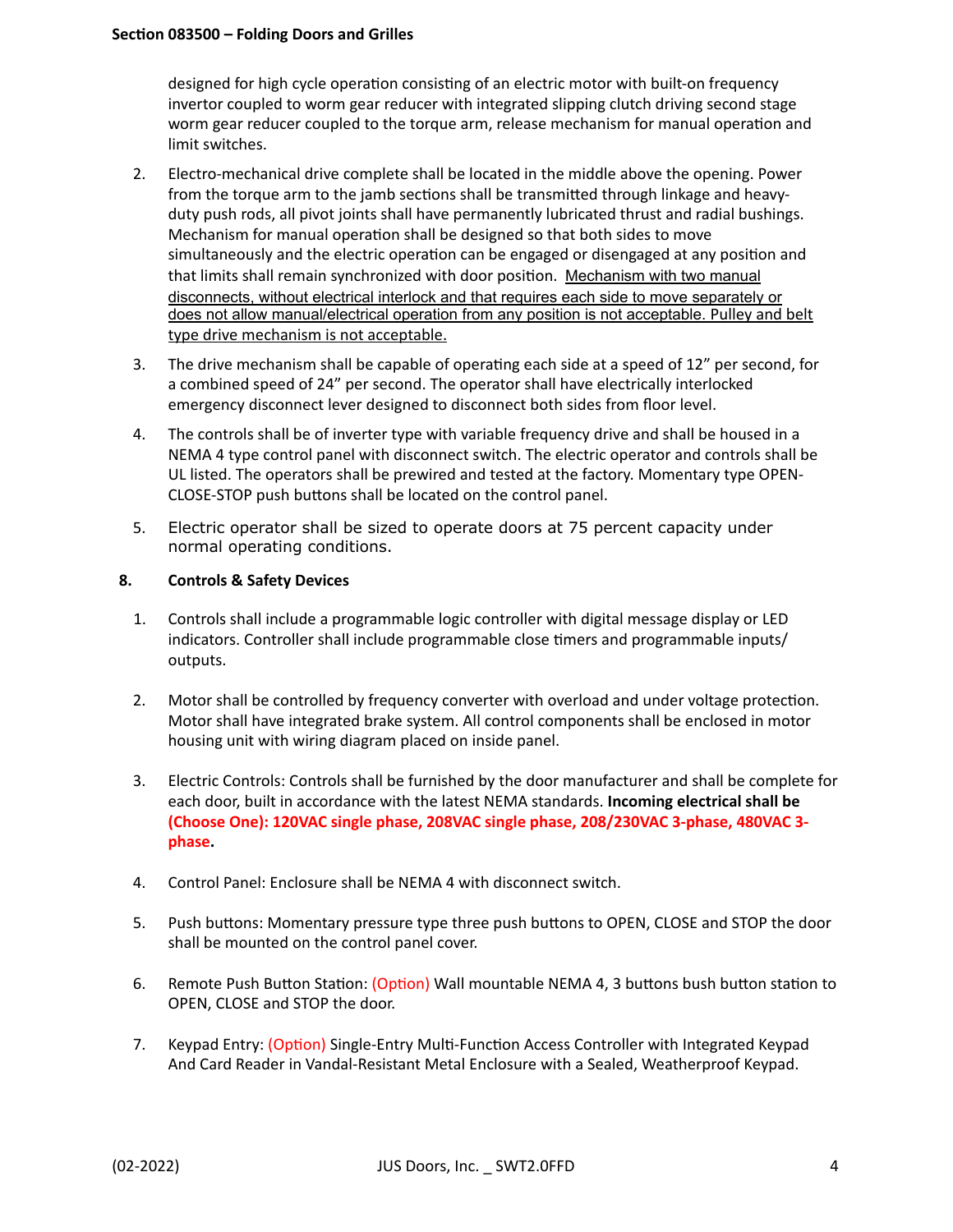### **Section 083500 – Folding Doors and Grilles**

- 8. Limit switches shall be provided to stop the travel of the door in its full open and full closed position.
- 9. Safety edges: Provide electric safety edges on the leading edges designed to reverse the door closing in case it detects an obstruction.
- 10. Exterior Photo eyes: Provide a jamb mounted, thru-beam type photo eyes, NEMA 4 rated. The photo eyes shall be wired to reverse the door to open position in case it detects an obstruction during the door closing.
- 11. Interior Photo eyes: (Option) Pedestal or Bollard mountable photo eyes can be wired as secondary opening or safety devise.
- 12. Interior Presence Sensor: Provide an overhead mounted BEA LZR-Widescan presence sensor with pre-open and pre-close safety fields.
- 13. Exterior Presence Sensor: (Option) Provide an overhead mounted BEA LZR-Widescan presence sensor.
- 14. Radio controls: (Option) Provide a radio receiver and SELECT ONE: (X) single button remotes per door or (X) three button remotes per door. Remotes to open and close doors with single button.
- 15. Timer Activation Loop Detectors: (Option) Provide "pulse on exit type" loop detector to activate auto close timer once loop has been activated and cleared, include hand/auto switch to deactivate timer. G.C. to coordinate installation of preformed loop with installer prior to pouring the concrete.
- 16. Warning Horn/Strobe: (Option) Provide warning light and strobe. Include outputs PLC to allow for activation while door is in motion both opening and closing, along with activation prior to closing. Include programmable "delay-to-close" timer which activates the warning horn for a set time, prior to the door closing.
- 17. Wiring: Door manufacturer shall supply controls and components only. Electrical contractor shall install controls and furnish and install conduits and wiring for jobsite power and control wiring.

### **PART 3 - EXECUTION**

# **1. Installation**

- 1. Four-fold door shall be installed in strict accordance with approved drawings by certified installer. Door rough opening shall be prepared by General Contractor prior to installation of door. Rough-in electrical shall be brought to door prior to installation as to avoid installation delays.
- 2. Slab shall be poured cured and in place prior to installation.